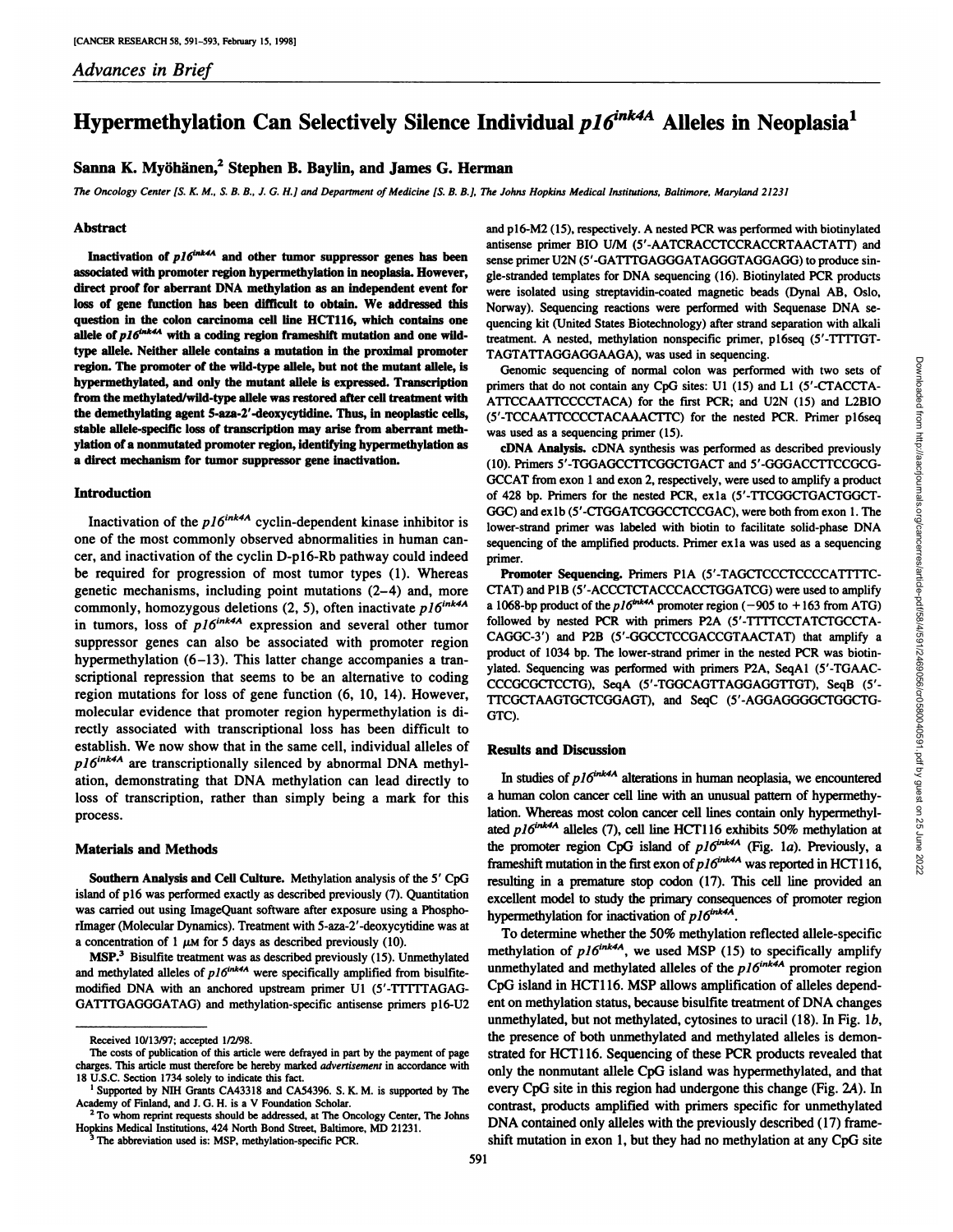

Fig. 1. Partial methylation of  $p16^{ink4A}$  in HCT116. a, Southern analysis of DNA from cancer cell lines restricted with HindIII and SacII. The presence of the 6-kb fragment indicates methylation of CpGs within both SacII restriction sites (Ref. 7; Fig. 2D). b, MSP with bisulfite modification and amplification (15). H249 is a lung cancer cell line with yla<br>only unmethylated *n16<sup>ink4A</sup>* alleles, whereas H157 is a lung cancer cell line with only methylated  $p\left|\delta^{ink4A}\right|$  alleles (10). The primary lung cancer sample contains both unmeth.  $20$ ylated and methylated  $pI6^{ink4A}$  alleles (15). The presence of a PCR product indicates and either unmethylated  $(U)$  or methylated  $(M)$  alleles in the DNA samples.  $U$  represents reactions using p16-U2 primers specific for unmethylated CpG sites; M represents<br>reactions using p16-M2 primers specific for methylated CpG sites (15). gion of such genes is critical at least for maintenance of transcripti reactions using pl6-M2 primers specific for methylated CpG sites (15).

in this region (Fig. 2B). Genomic sequencing of normal colon shows no methylation of the  $p16^{ink4A}$  promoter and only the wild-type

sequence (Fig. 2C).<br>
Point mutations of  $p16^{ink4A}$  are unusual in colon cancer. The G frameshift mutation in HCT116 may have resulted from mutation in the mismatch repair gene hMLHl, which induces a high rate of frameshift mutations in HCT116 cells (19). This raises the possibility that hypermethylation of the  $p16^{ink4A}$  allele with a wild-type coding region might be associated with mutation in the functional promoter. Hypermethylation might arise secondarily through impaired transcrip tion or loss of key elements, such as Spl binding sequences, which may protect CpG islands from methylation (20-22). To examine this possibility, we sequenced the entire basal promoter (23) of  $p16^{ink4A}$  in HCT116, three colon cancer cell lines with methylated  $p16^{ink4A}$  alleles (COLO320, SW48, and RKO), and a small cell lung carcinoma cell line (NCI H69) with unmethylated  $p16^{ink4A}$  alleles (7, 10). All Spl sites (Fig. 2D) were unaltered in all cell lines. No mutations were found in  $p16^{ink4A}$  alleles in the 0.9-kb promoter region for HCT116 or COLO320 cell lines. RKO, SW48, and H69 cells contained alleles  $\Box$ with the same promoter region sequences as those in the HCT116 and COLO320 cell lines, but they also had alleles with an apparent polymorphism  $(A/G)$  at position  $-191$  from the translation start site (data not shown). Because this polymorphism was present in tumors with unmethylated  $p16^{ink4A}$  alleles (H69) and in those with methylated  $p16^{ink4A}$  alleles (SW48 and RKO), this G/A polymorphism does not correlate with hypermethylation of the promoter.

We next examined the expression pattern of the methylated and unmethylated  $p16^{ink4A}$  alleles in HCT116. Direct sequencing of reverse transcription-PCR products revealed that only the frameshift mutant allele is expressed (Fig. 3). To evaluate whether hypermethylation plays a direct role in selective silencing of the nonmutant allele, we treated HCT116 cells with the demethylating agent 5-aza-2'-deoxycytidine. Within 5 days, expression was apparent from both the mutant and the nonmutant allele (Fig. 3).

The present study provides the most definitive evidence to date that  $n16^{\circ}$ promoter region hypermethylation can selectively target individual tumor suppressor gene alleles. Previous studies have shown that partial activation of hypermethylated tumor suppressor genes can be

achieved in neoplastic cells by reducing the aberrant methylation after treatment of cells with 5-aza-2'-deoxycytidine (6-10). These results implied but were not conclusive for a direct role for promoter region hypermethylation in the transcriptional silencing. Allele-specific hypermethylation had been proposed for inactivation of the retinoblastoma gene in primary retinoblastoma (13). However, the transcrip tional consequence of the hypermethylated allele was not studied, and inactivation of the other, unmethylated allele was not demonstrated. Thus, that study did not provide evidence for allele-specific inactiva tion of Rb. Our results now clearly show that in a single tumor cell,  $p16^{ink4A}$  alleles can be inactivated by two distinct mechanisms: (a) point mutation of one allele; and  $(b)$  promoter region hypermethylation of the other. Because the HCT116 cell line is capable of tran scribing  $p16^{ink4A}$ , as demonstrated by the expression of the mutant *p16*<sup> $ink4A$ </sup> allele, inactivation of the nonmutant allele is not the result of impaired transcriptional capacity, but the consequence of promoter region hypermethylation.

ylated  $p16^{ink4A}$  alleles is similar to the promoters of several imprinted genes. In imprinted genes, transcription is silenced from one of two alleles in each cell through local control of the promoter by a parentally determined mechanism. Hypermethylation in the promoter re repression (24). There is no evidence, however, that  $p16^{ink4A}$  is



Fig. 2. Direct solid-phase sequencing of  $p16^{ink4A}$ -specific PCR products amplified from HCT116 cells using primers specific either for methylated  $(A)$  or unmethylated  $(B)$ cytosines.  $C$ , genomic sequencing of normal colon. The arrow in  $B$  points to a 1-bp insertion of a G residue resulting in a frameshift in exon 1. D, representation of the *pl6tnk4A promoter and exon 1 region. CpG sites are shown above. Arrows, transcription* start sites (23); circles, potential Sp1 binding sites. The coding region is depicted by a box, and the Sacll sites used for Southern analysis are indicated. Shown below are the promoter region (a) beginning from EcoRI, sequenced to exclude mutations, and the region analyzed by bisulfite-modified genomic sequencing  $(b)$ .